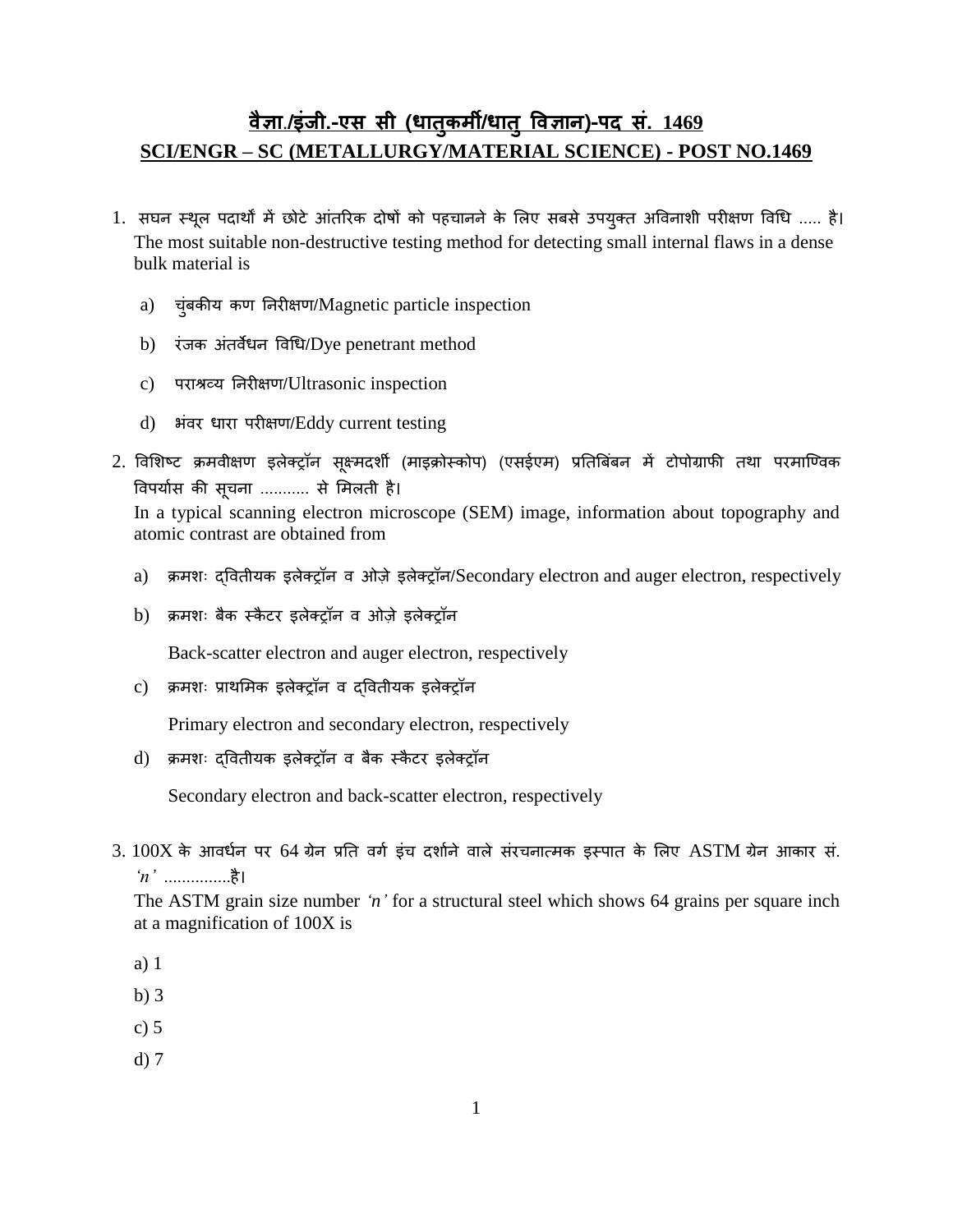- 4. एक पदार्थ की समतल विकृति विभाजन सुदृढ़ता (K<sub>IC</sub>) व पराभव सामर्थ्य क्रमशः 100 MN m<sup>-3/2</sup> व  $500~\rm{MN}~\rm{m}^{\text{-2}}$ है।  $\rm{K_{IC}}$  निर्धारित करने के लिए आवश्यक न्यूनतम प्लेट मोटाई ............ है। The plane strain fracture toughness ( $K_{IC}$ ) and yield strength of a material are 100 MN m<sup>-3/2</sup> and 500 MN  $m^{-2}$  respectively. The minimum plate thickness to determine  $K_{\text{IC}}$  is
	- a) 1 cm
	- b) 10 cm
	- c) 50 cm
	- d) 100 cm
- 5. निम्न में से कौन-सी ट्विन्निंग विधा द्वारा विरुपित होता है, यदि धात् का विरूपण कक्ष ताप पर तथा निम्न विकृति दर  $( \leq 0.1$  प्रति सेकंड) के अनुसार हो।

During low strain rate  $(\leq 0.1$  per second) deformation of a metal at room temperature, the one that deforms by twinning mode is

- a) Fe
- b) Mg
- c) Al
- d) Ni
- 6. एकअक्षीय तनाव के अधीन प्वांसो अनुपात = 0.3 वाली एक धातु प्रत्यास्थता में विरुपित होती है। यदि, अक्षीय विकृनत 0.8 है, तो मोटाई विकृनत का परिमाण ......... है।

A metal having a Poisson's ratio  $= 0.3$  is elastically deformed under uniaxial tension. If the longitudinal strain is 0.8, then the magnitude of thickness strain is

- a) 0.8
- b) 0.8
- c) 0.24
- d) 0.24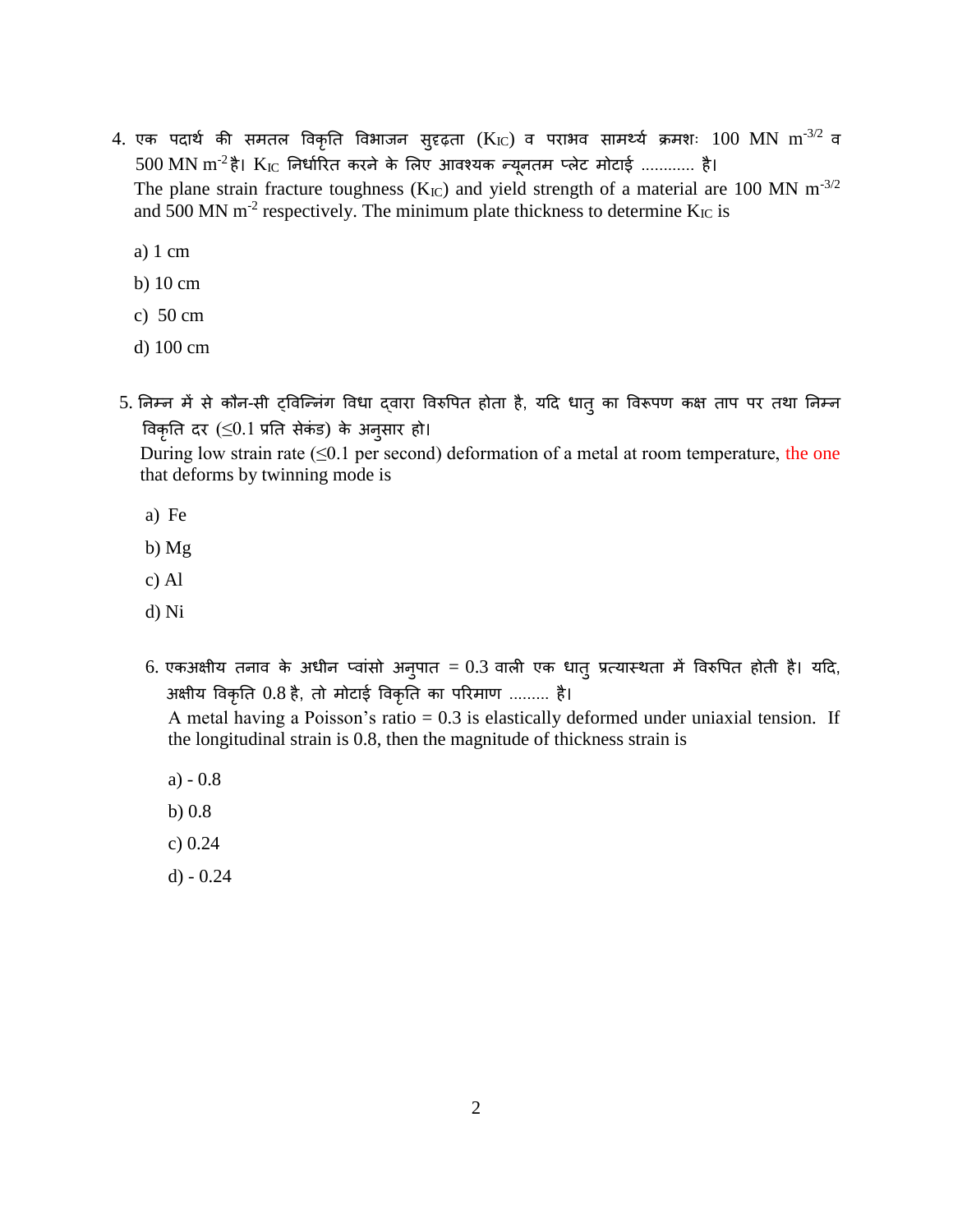- $7.$   $\,20 \text{ mm}$  प्रमापी लंबाई से युक्त एक तनन प्रतिदर्श को  $2.2 \text{ x } 10^{-3}$  /  $\text{sec}$  की नामीय विकृति से खींचा जाता है। 2 mm विस्तरण में प्रतिदर्श की वास्तविक विकृति दर .............. है। A tensile specimen with 20 mm gauge length was pulled with a nominal stain rate of  $2.2 \times 10^{-3}$ / sec. The true strain rate of the specimen at 2 mm extension is
	- a)  $1.1 \times 10^{-2}$ /sec
	- b) 11 x  $10^{-2}$ / sec
	- c) 20 x 10 -2 /sec
	- d)  $2.2 \times 10^{-2}$ /sec
- 8. तांबे के लिए 0.1 प्लास्टिक विकृति पर प्रवाह प्रतिबल (K= 317 MPa, n=0.54 तांबा के लिए)................है। Flow stress at 0.1 plastic strain for Copper is: (K= 317 MPa, n=0.54 for Copper)
	- a) 317 MPa
	- b) 55 MPa
	- c) 91 MPa
	- d) 31.7 MPa
- 9. एकअक्षीय लोडिंग की तुलना में दविअक्षीय लोडिंग स्थिति के अधीन धात्विक मिश्रात्ओं का सामर्थ्य .......... है।

The strength of metallic alloys under biaxial loading condition as compared to uniaxial loading is:

- a) ननम्न/Lower
- b) उच्च/higher
- c) कोई परिवर्तन नहीं/no change
- d) आधा/half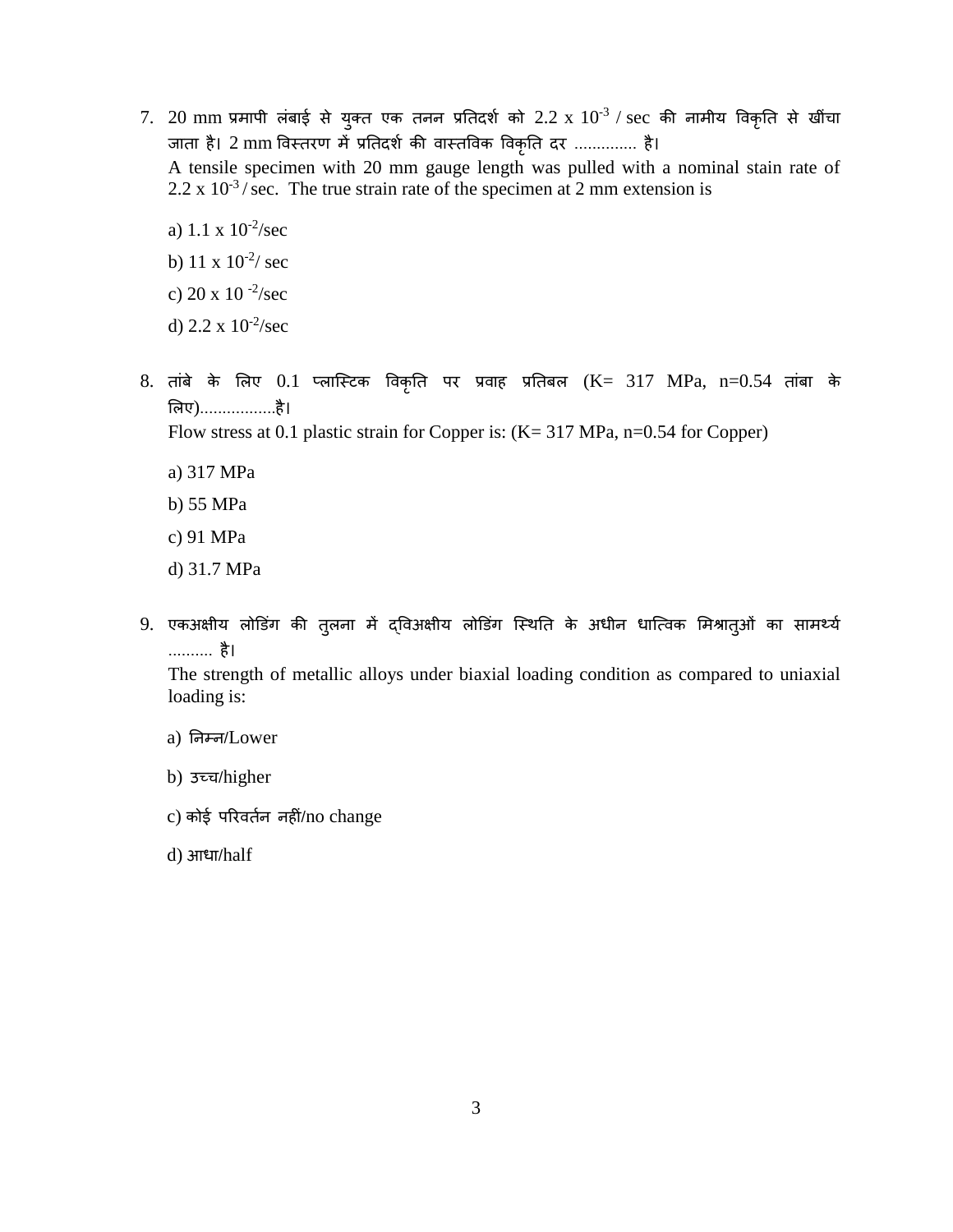10. तनन परीक्षण में, वास्तविक विकृति (ᢄ) तथा पारंपरिक इंजीनियरी विकृति (el) मध्यकृशन(नेक्किंग) के प्रारंभ तक ........ प्रकार से संबंधित है।

In a tensile test, True strain  $(E)$  and conventional engineering strain (el) are related till onset of necking as:

- a)  $E=el$
- b)  $E=0.3el$
- c)  $E = ln(el+1)$
- d)  $\mathcal{E} = e^{el+1}$

11. ................ की उपण्स्थनत से उच्च चक्रीय श्रांनत पात की पहचानी जाती है। High cycle fatigue failure is identified by the presence of

- a) गर्तिका (डिंपल)/dimples
- b) बीच मार्क य धारी(स्ट्रियेशन)/beach marks or striations
- c) ण्स्लप लाइन/slip lines
- d) मिरर लाइक फ्रेक्चर/mirror like fracture
- 12. गंभीर कर्षण प्रचालन के दौरान अक्सर इयरिंग दोष उत्पन्न होता है, क्योंकि........... Often earing defects are found during deep drawing operation because
	- a) शीट की पष्ृठीय परिसज्जा खिाब होती है/the surface finish of the sheet is poor.
	- b) शीट पदार्थ में पर्याप्त स्प्रिंग बैक दिया होता है

the sheet material has been given substantial spring back.

- c) इसके गठन (टेक्सचर) के कारण आरंभिक शीट में समतलीय विषमदैशिकता है starting sheet has planar anisotropy due to its texture.
- d) इसके गठन (टेक्सचर) के कारण आरंभिक शीट में सामान्य विषमदैशिकता है starting sheet has normal anisotropy due to its texture.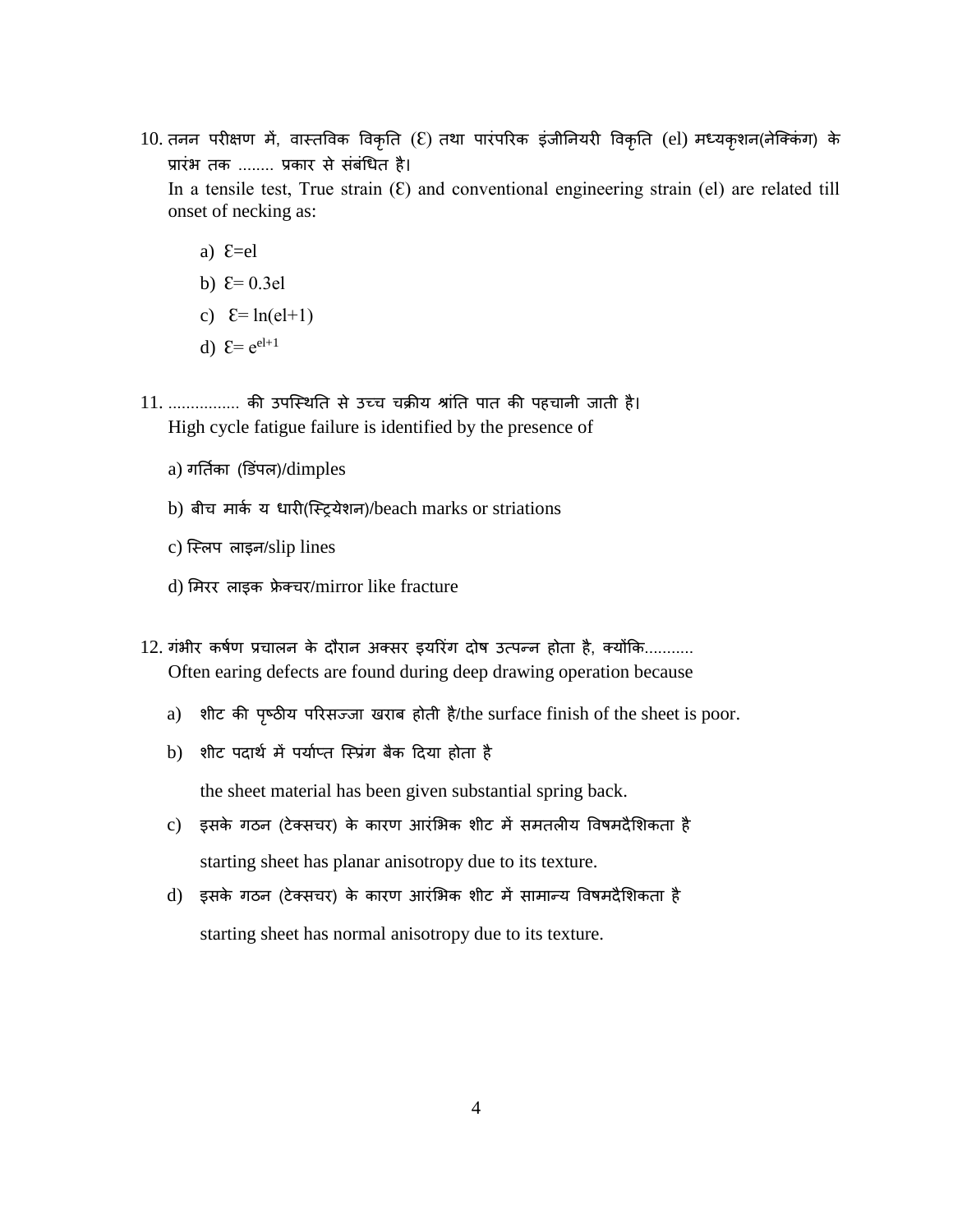- 13. संचकन प्रक्रिया में गेट का उददेश्य .......... है। The purpose of gate in casting process is to
	- a) पिंड़न दर के साथ संगत दर में संचकन का प्रभरण

feed the casting at a rate consistent with the rate of solidification

- b) पिघली धातु के लिए भंडार के रूप में कार्य करना/act as reservoir for molten metal
- c) पूर्ण पिंड़न होने तक संचकन के प्रभरण में सहायता प्रदान करना help feed the casting until all solidification takes place
- d) अधःस्रावी द्रोणी(पोरिंग बेसिन) से गेट तक पिघली धात् का प्रभरण feed molten metal from pouring basin to gate
- 14. वेल्डन के पूर्व पूर्वतापन ............... के लिए किया जाता है। Preheating prior to welding is done for the purpose of
	- a) शीतन दर को कम करने/decreasing cooling rate
	- b) उच्च गलन धातुओं का संगलन सुविधाजनक बनाने/facilitating fusion of high melting metals
	- c) तप्त भंजन से बचने/preventing hot cracking
	- d) पूर्ण अंतर्वेधन सुनिश्चित करने/ensuring full penetration
- $15.$  निम्नलिखित में से किस पदार्थ को ढाला नहीं जा सकता? Which of the following materials cannot be forged?
	- a) पिटवां लोहा/Wrought iron
	- b) ढलवां लोहा/Cast iron
	- c) मदृ ुइस्पात/Mild steel
	- d) उच्च कार्बन स्टील/High Carbon Steel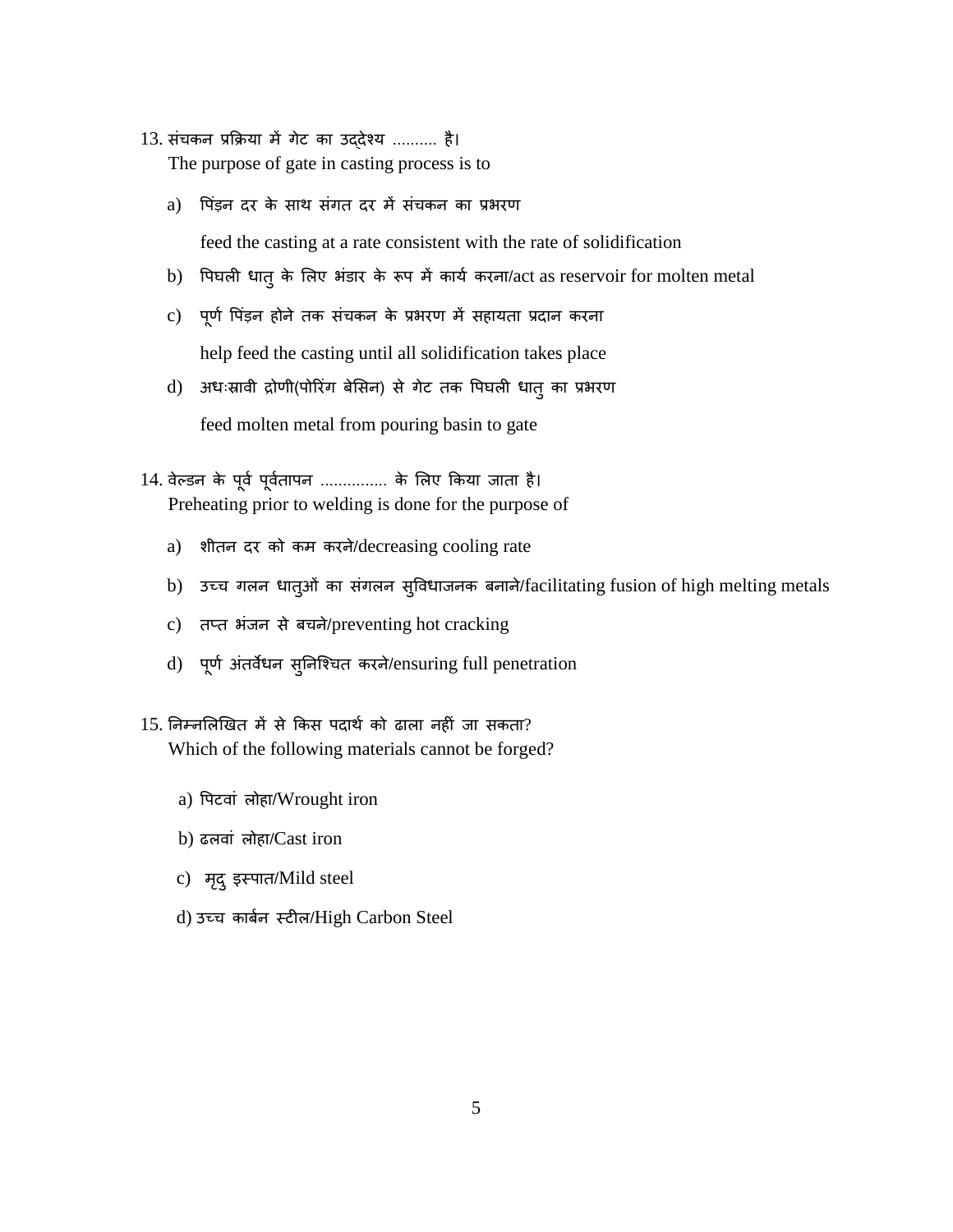- 16. .............. के अल्पतम कार्बन अंश से ढलवां लोहा अभिलक्षणित किया जाता है। Cast iron is characterized by minimum Carbon content of:
	- a) 6.3 %.
	- b) 0.8 %.
	- c) 0.2 %.
	- d) 2 %.
- 17. वह कार्बाइड जो ऑस्टेनाइटी स्टेनलेस इस्पात के अंतराकणिक संक्षारण के लिए प्राथमिक रूप से ज़िम्मेदार है The carbide that is primarily responsible for intergranular corrosion of austenitic stainless steel is
	- a)  $Cr<sub>23</sub>C<sub>6</sub>$
	- b) SiC
	- c)  $Mn_3C$
	- d)  $Fe<sub>3</sub>C$
- 18. तप्तकमाण प्रचालन ........... में ककया जाता है। Hot working operation is carried out at:
	- a) पुनःकक्रस्टलन तापमान/Re-crystallization temperature
	- b) ननयि प्लाण्स्टक स्टेज तापमान/Near plastic stage temperature
	- c) प्लःक्रिस्टलन के नीचे/Below re-crystallization.
	- d) प्लःक्रिस्टलन के ऊपर/Above re-crystallization.
- 19. इस्पात के भौतिक गुणधर्म को नियंत्रित करनेवाला मुख्य घटक ...............है। The most important element, which controls the physical properties of steels is,
	- a) सिलिकन/Silicon
	- b) कार्बन/Carbon
	- c) क्रोलमयम/Chromium
	- d) टंर्स्टन/Tungsten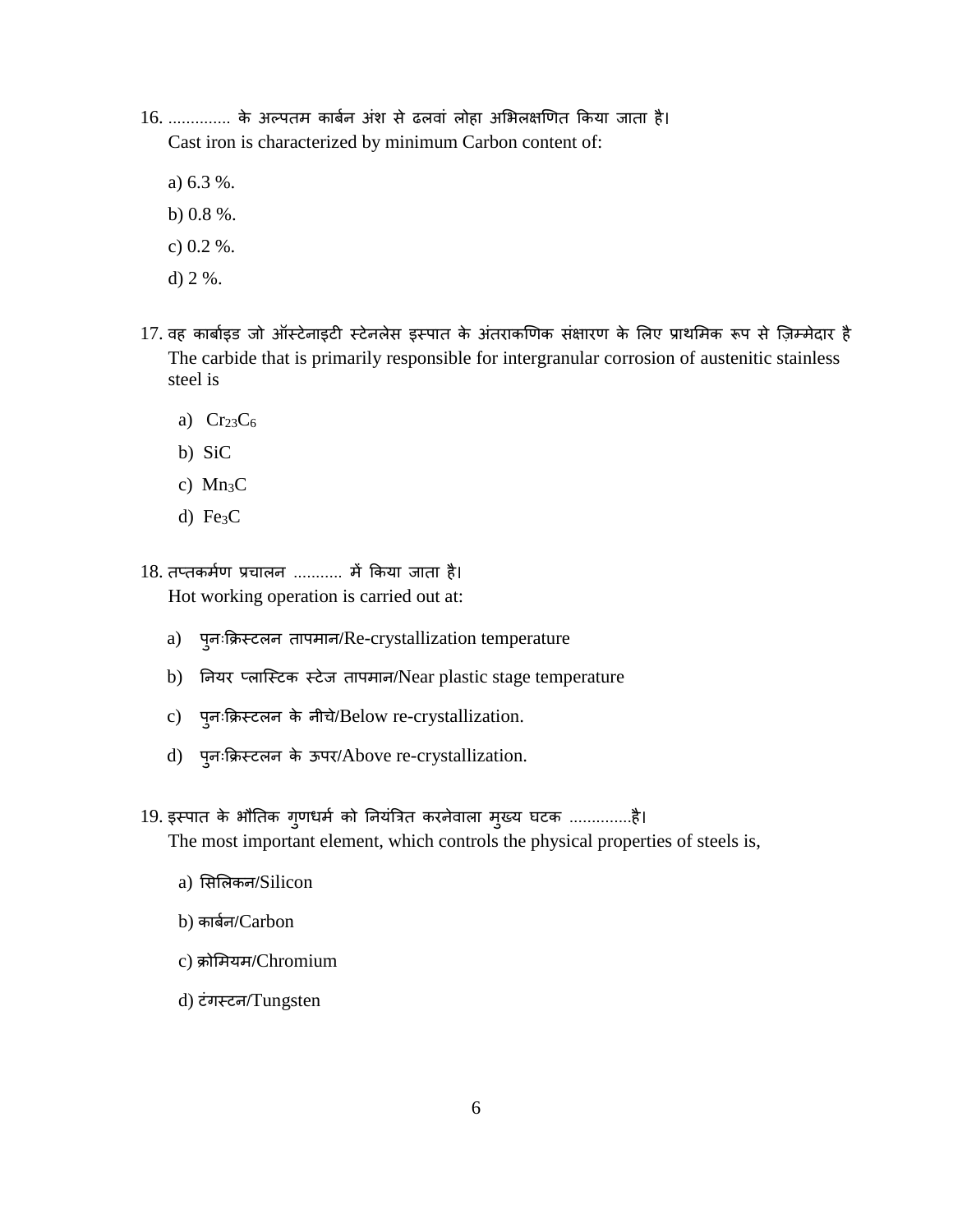- 20. खांच तनन परीक्षण से प्राप्त खांच सामर्थ्य अनुपात (NSR=खांच तनन सामर्थ्य/यूटीएस) ............ है। Notch strength ratio (NSR=Notch Tensile Strength/ UTS) obtained from a notch-tensile test is,
	- a) तन्य पदार्थों के लिए  $>1/>1$  for ductile materials.
	- b) भंगुर पदार्थों के लिए  $<$ 1 / $<$ 1 for brittle materials.
	- c) तन्य पदार्थों के लिए  $\langle 1/\langle 1 \rangle$  for ductile materials.
	- d)  $a \nabla b$   $\frac{d}{dx} \frac{d}{dx}$  a b above
- 21. विद्युत चालकता के संदर्भ में निम्नलिखित में से कौन सही क्रम है? Which one of the following is the correct order with respect to electrical conductivity?
	- a) Cu>Al>Ag
	- b) Al>Ag>Cu
	- c) Ag>Al>Cu
	- d) Ag>Cu>Al
- 22. बढ़ते विकृति दर के साथ, धातु का प्रवाह प्रतिबल.......... With increasing strain rate, flow stress of the metal
	- a) बढ़ता है/increases
	- b) घटता है/decreases
	- c) स्थिर रहता है/remains constant
	- d) इसमें से कोई नहीं/none of these
- 23. Al-Cu लमश्रिातुओं के आव्यूह (मैदरक्स) के संबंि में G-P जोन ........... हैं। With respect to the matrix of Al-Cu alloys, G-P zones are:
	- a) संसक्त/coherent
	- b) असंर्त/incoherent
	- c) अर्ध संगत/semi-coherent
	- d) िासायननक रूप से अविभेद्य/chemically indistinguishable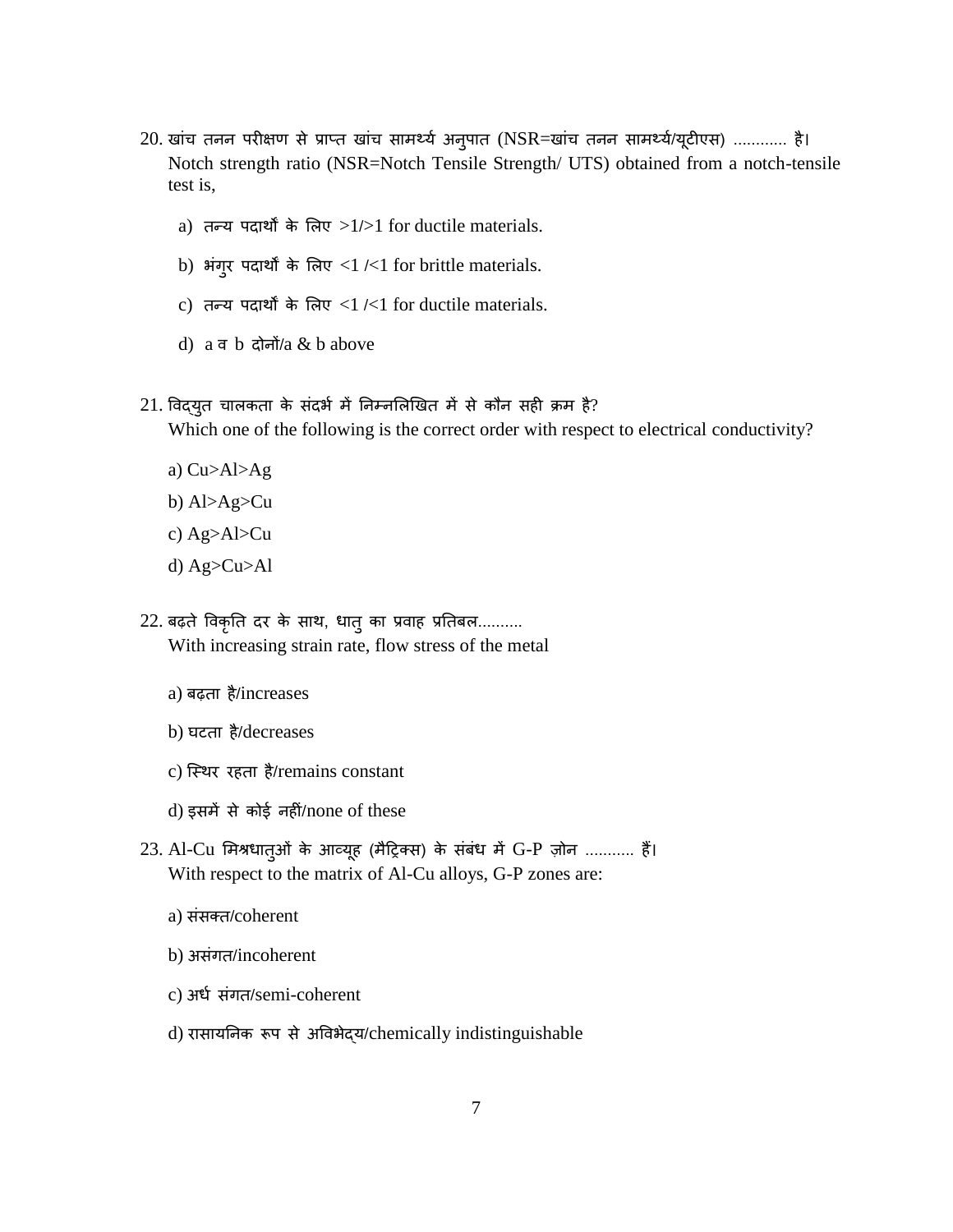24. दिए गए तन्य पदार्थ के लिए, निम्नलिखित में से मानक प्रतिदर्श/नमूने की तुलना में मानकेतर प्रतिदर्श से प्राप्त कौन-सा तनन गुणधर्म तुलनीय **नहीं** है?

For a given ductile material, which one of the following tensile properties obtained with nonstandard specimen is NOT comparable to that obtained with standard specimen?

- a) दीघीकिण विभंजन से/Elongation to fracture
- b) तनन सामर्थया/Tensile strength
- c) विकृनत कठोिीकिण र्ुणांक/Strain hardening coefficient
- d) पराभव सामर्थ्य/Yield strength
- $25$ . अंतिम केस दृढ़ीकरण प्राप्त करने के लिए निम्नलिखित तकनीक में से किसमें शमन की ज़रूरत नहीं है? Which one of the following techniques does NOT require quenching to obtain final case hardness?
	- a) ज्वाला कठोरण/Flame hardening
	- b) प्रेरण कठोरण/Induction hardening
	- c) नाइराइडीकिण/Nitriding
	- d) कार्बुरिकरण/Carburizing
- 26. अच्छी ग्णता ब्रेंज़न के लिए, पिघले फिलर मिश्रधात् में ...............होना चाहिए। For a good quality brazing, the molten filler alloy should have
	- a) आधार धात् के साथ निम्न स्पर्श कोण/low contact angle with the base metal
	- b) ननम्न घनत्ि/low density
	- c) उच्च पृष्ठ तनाव/high surface tension
	- d) उच्च श्यानता/high viscosity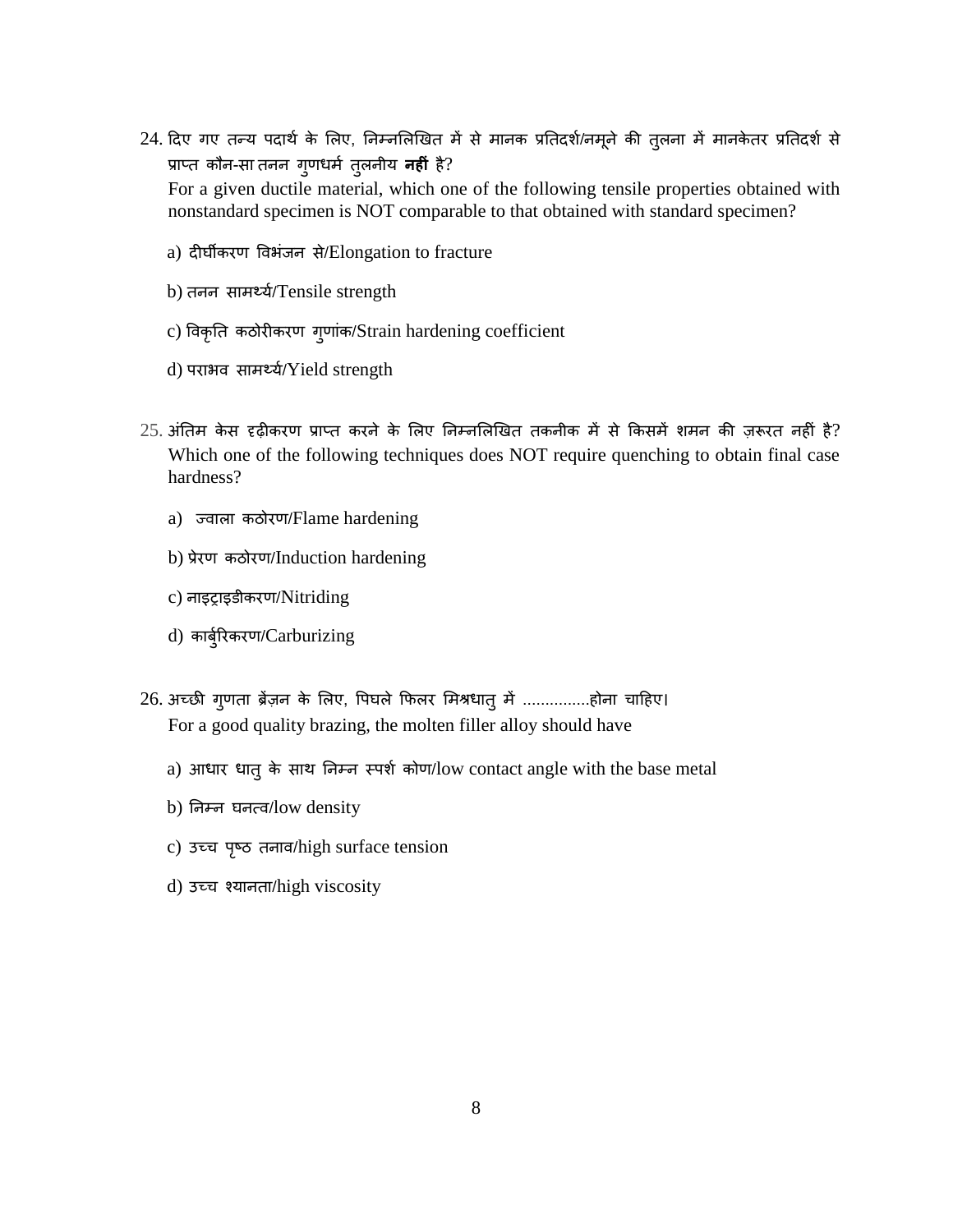$27$ . ग्रेन आकार के 64  $\mu$ m से  $25$   $\mu$ m में कम होने पर पॉलिक्रिस्टलन धात् का पराभव सामर्थ्य  $100$  MPa से 145 MPa तक बढ़ता है। 36 um ग्रेन आकार के इस पदार्थ का पराभव सामर्थ्य .............. (MPa में) होगा।

The yield strength of a polycrystalline metal increases from 100 MPa to 145 MPa on decreasing the grain size from  $64 \mu m$  to  $25 \mu m$ . The yield strength of this metal (in MPa) having a grain size of 36 µm is

- a) 110
- b) 125
- c) 140
- d) 165
- 28. एक मिश्र धात् में बढ़ते दरार के मॉनीटरन के लिए उपयुक्त तकनीक ............. है। A suitable technique for monitoring a growing crack in an alloy is:
	- a) रेडियोग्राफी/Radiography
	- b) ध्वानिक उत्सर्जन/Acoustic emission
	- c) चुंबकीय कण पिीक्षण/Magnetic particle test
	- d) द्रव अंतर्वेधन परीक्षण/Liquid penetrant test
- $29$ . α- लोह (BCC) का घनत्व  $7882$  Kg m $^{-3}$  है, लोह का परमाणु भार 55.847g/mol है।  $\lambda$ = $1.54$ Å तरंगदैर्घ्य के एक्स-रे का उपयोग कर एक पाउडर विवर्तन पैटर्न लिया जाता है।  $\alpha$ - लोह का जालक पैरामीटर ........... है।

The density of  $\alpha$ - iron (BCC) is 7882 Kg m<sup>-3</sup>, the atomic weight of iron is 55.847g/mol. A powder diffraction pattern is taken using X-ray of wavelength  $\lambda$ =1.54Å. The lattice parameter of  $α$ - iron is

- a) 0.223 nm
- b) 0.287 nm
- c) 0.404 nm
- d) 0.547nm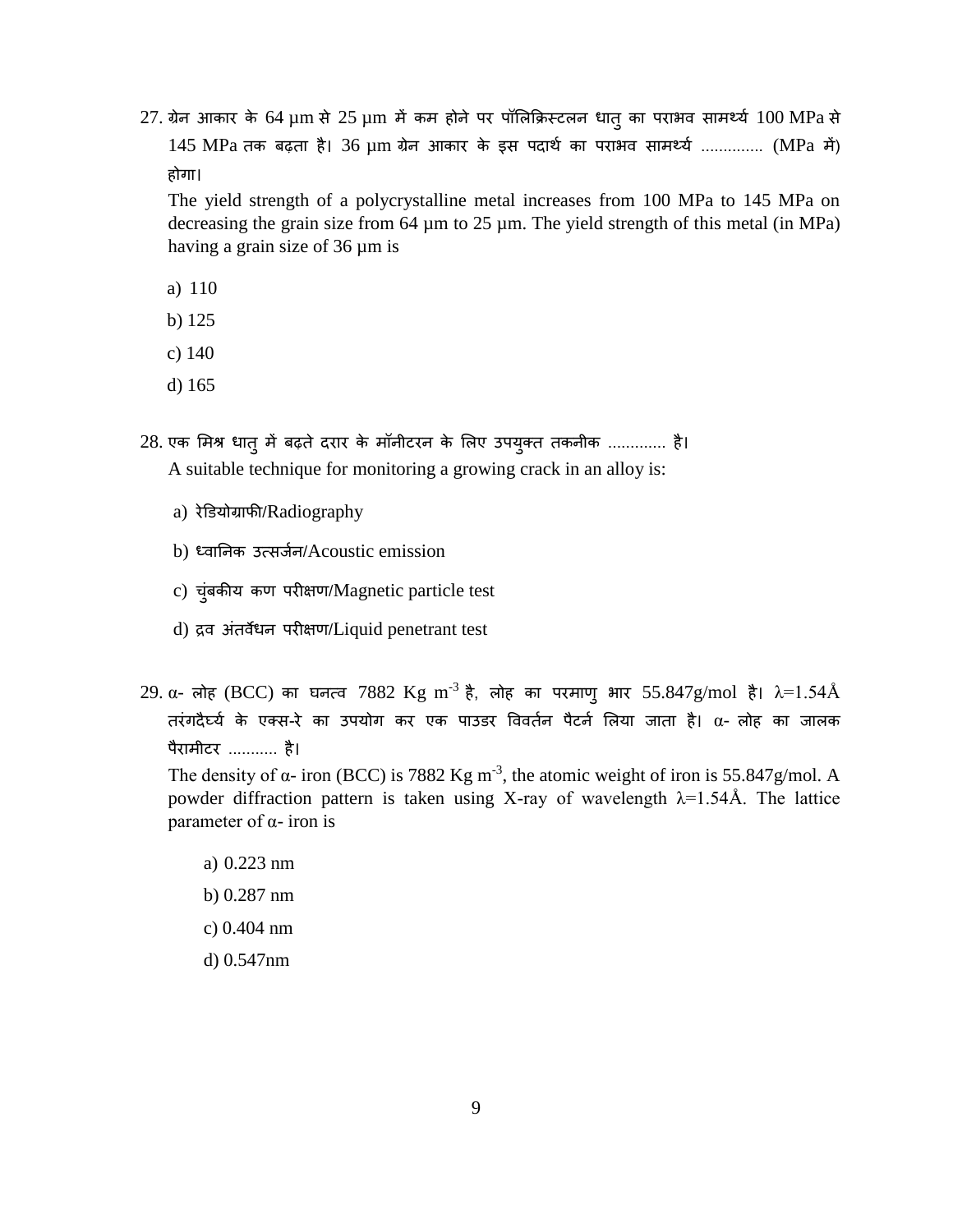- 30. एकल ग्रेन की कठोरता के मापन के लिए किस विधि का उपयोग किया जाता है? Which hardness method can be used to measure hardness of a single grain ?
	- a) रॉकवेल/Rockwell
	- b) मोह/Moh's
	- c) विकसा/Vickers
	- d) शोर/Shore
- $31.$  Al-12% Si, ऑटोमोटिव अनुप्रयोगों के लिए बहुत ही विख्यात संचकन पदार्थ है, क्योंकि .......Al-12% Si alloy is a very popular casting material for automotive applications because of
	- a) अच्छी तिलता/Good fluidity
	- b) पिंडन संकुचन के लिए बहुत कम द्रव/Very less liquid to solid shrinkage
	- c) कोई संकुचन दोष नहीं/No shrinkage defect
	- d) उपर्युक्त सभी/All of the above
- 32. ग्रेन वृद्धि के लिए प्रेरक बल ......... है। Driving force for grain growth is
	- a) रेणु परिसीमा ऊर्जा में कमी/Decrease in grain boundary energy
	- b) प्रभ्रंश ऊजाा में कमी/Decrease in dislocation energy
	- c) बबदं ुदोष में कमी/Decrease in point defects
	- d) विकृनत ऊजाा में कमी/Decrease in strain energy
- 33. तनाव परीक्षण के दौरान लंबाई के दुगुने होने पर एक बार के लिए इंजीनियरी व वास्तविक विकृति ................हैं।

The engineering and true strains for a bar which is doubled in length during tension test are:

- a)  $e = 1.0$ ;  $E = 0.693$
- b)  $e = 2$ ;  $C = 1$
- c)  $e = \frac{1}{2}$ ;  $C = \frac{1}{2}$
- d) उपर्युक्त में से कोई नहीं/None of the above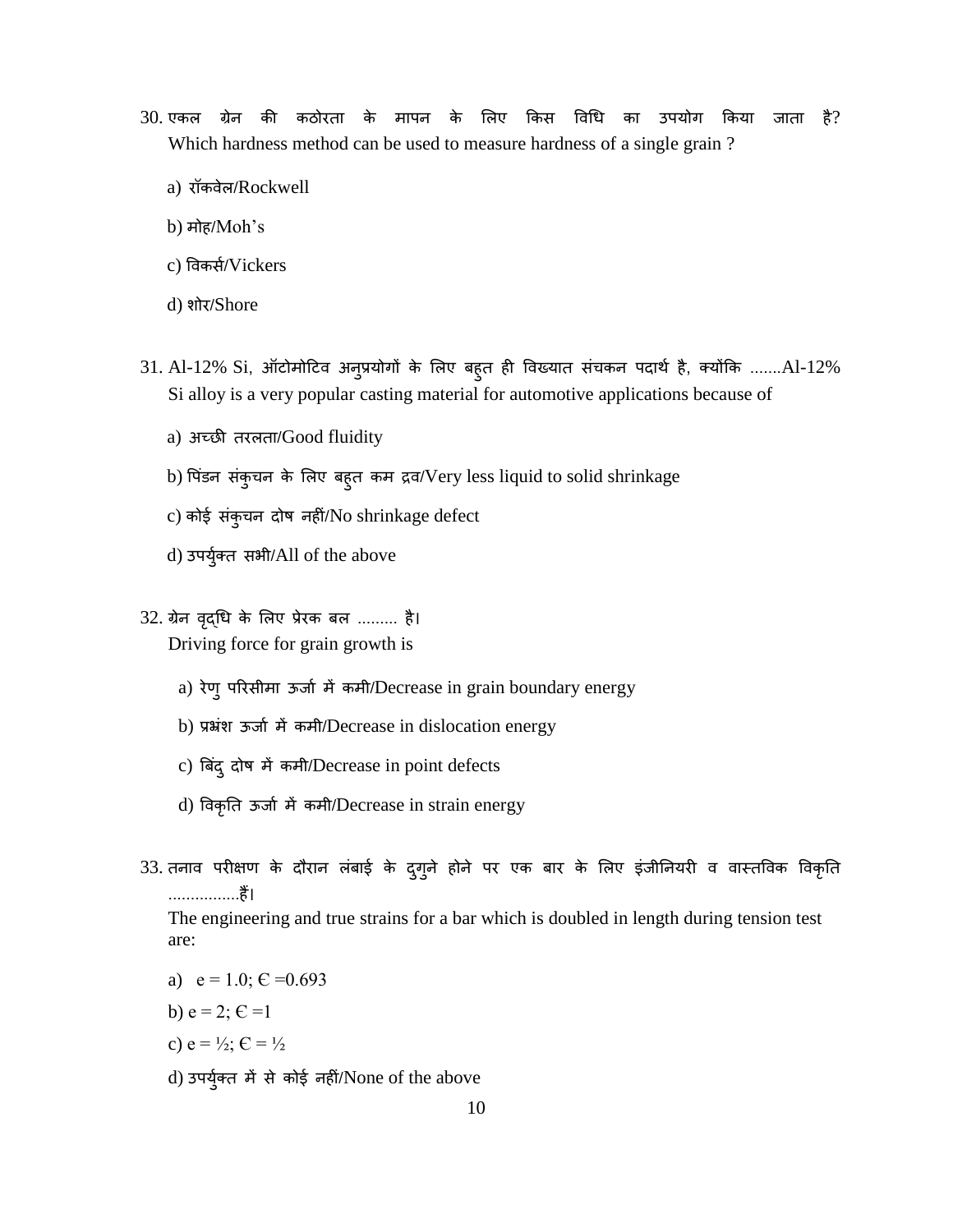- 34. निम्नलिखित में से कौन संक्षारण दर के संबंध में सूचना देती है? Which one of the following can give information about the corrosion rate?
	- a) पोरबेक्स आरेख/Pourbaix diagram
	- b) ध्रुवण तकनीक/Polarization technique
	- c) EMF श्रेणी/EMF series
	- d) गैल्वैनी श्रेणी/Galvanic series
- 35. एक भंगुर पदार्थ में अधिकतम आंतरिक दरार लंबाई 8 µm है। यदि यंग मापांक 400 GPa तथा पृष्ठीय ऊर्जा  $3.14 \text{ J/m}^2$ है, तो अनुमानित सैद्धांतिक विभंजन सामर्थ्य (MPa में)........... है। In a brittle material, the maximum internal crack length is  $8 \mu m$ . If Young's modulus is 400 GPa and surface energy is 3.14 J/m<sup>2</sup>, the estimated theoretical fracture strength (in MPa) is
	- a) 375
	- b) 412
	- c) 327
	- d) 447
- 36. नबारो-हेरिंग क्रीप ........ द्वारा नियंत्रित है। Nabarro-Herring creep is governed
	- a) रेणु परिसीमा विसरण/By grain boundary diffusion
	- b) पुंज विसिण/By bulk diffusion
	- c) रेणु परिसीमा व जालक विसरण दोनों/Both grain boundary and lattice diffusion
	- d) पाइप विसिण/Pipe diffusion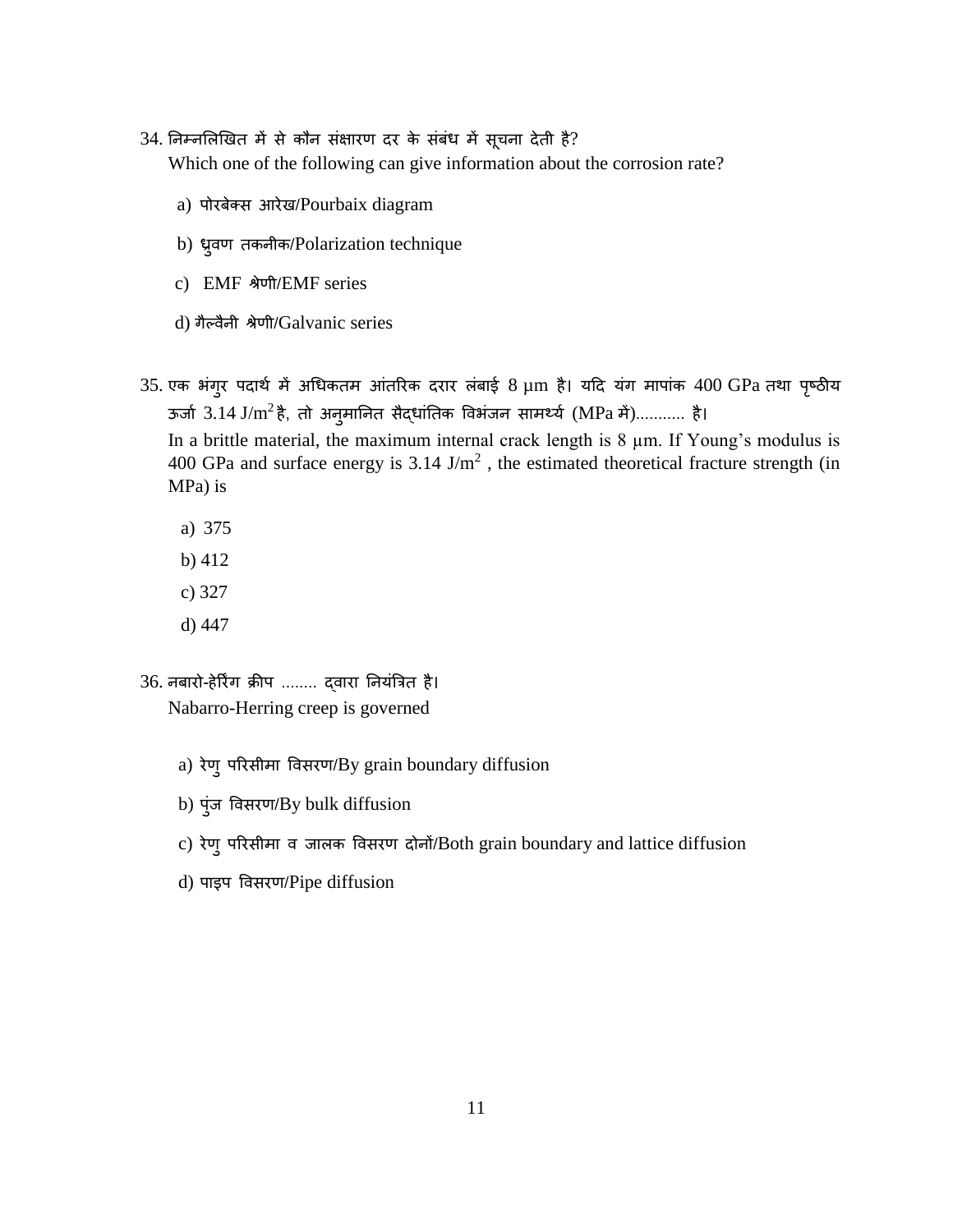- $37$ . आदर्श  $(1.672)$  से कम  $\rm c/a$  अनुपात वाले षट्कोणीय धातु ट्विन्निंग दिखाएंगे जब........... Hexagonal metals with c/a ratio less than ideal (1.672) shall exhibit twinning
	- a) आधारी तल के साथ जब तनन भार प्रयुक्त किया जाता है When tensile load is applied along basal plane
	- b) आधारी तल के साथ जब संपीड़क भार प्रयुक्त किया जाता है When compressive load is applied along basal plane
	- c) वप्रज्मीय तल के साथ जब तनन भाि प्रयुक्त ककया जाता है When tensile load is applied along prismatic plane
	- d) उपर्युक्त में से कोई नहीं/None of the above
- 38. विरुपण-ऊर्जा मानदंड़ के अनुसार, पराभवन तब होता है, जब ...............। According to distortion-energy criterion, yielding occurs when
	- a) विरुपण ऊर्जा क्रांतिक मान पर पहुंचती है/Distortion energy reaches a critical value
	- b) प्रतिबल विचलक का दूसरा निश्चर जब कुछ क्रांतिक मान को पार करता है Second invariant of the stress deviator exceeded some critical value
	- c) अष्टफलकीय अपरूपण प्रतिबल जब क्रांतिक मान पर पहुंचता है Octahedral shear stress reaches a critical value
	- d) उपर्युक्त सभी/All of the above
- 39. बौशिंगर प्रभाव ........... से संबंधित है। Bauschinger effect
	- a) भरण व अवभरण के दौरान हिस्टेरिसिस हानि

Hysteresis loss during loading and unloading

- b) विषम प्रत्यास्थ विरुपण**/**Anelastic deformation
- c) पथ व दिशा पर पराभव सामर्थ्य की आश्रितता

Dependence of yield stress on path and direction

d) उपर्युक्त में से कोई नहीं/None of the above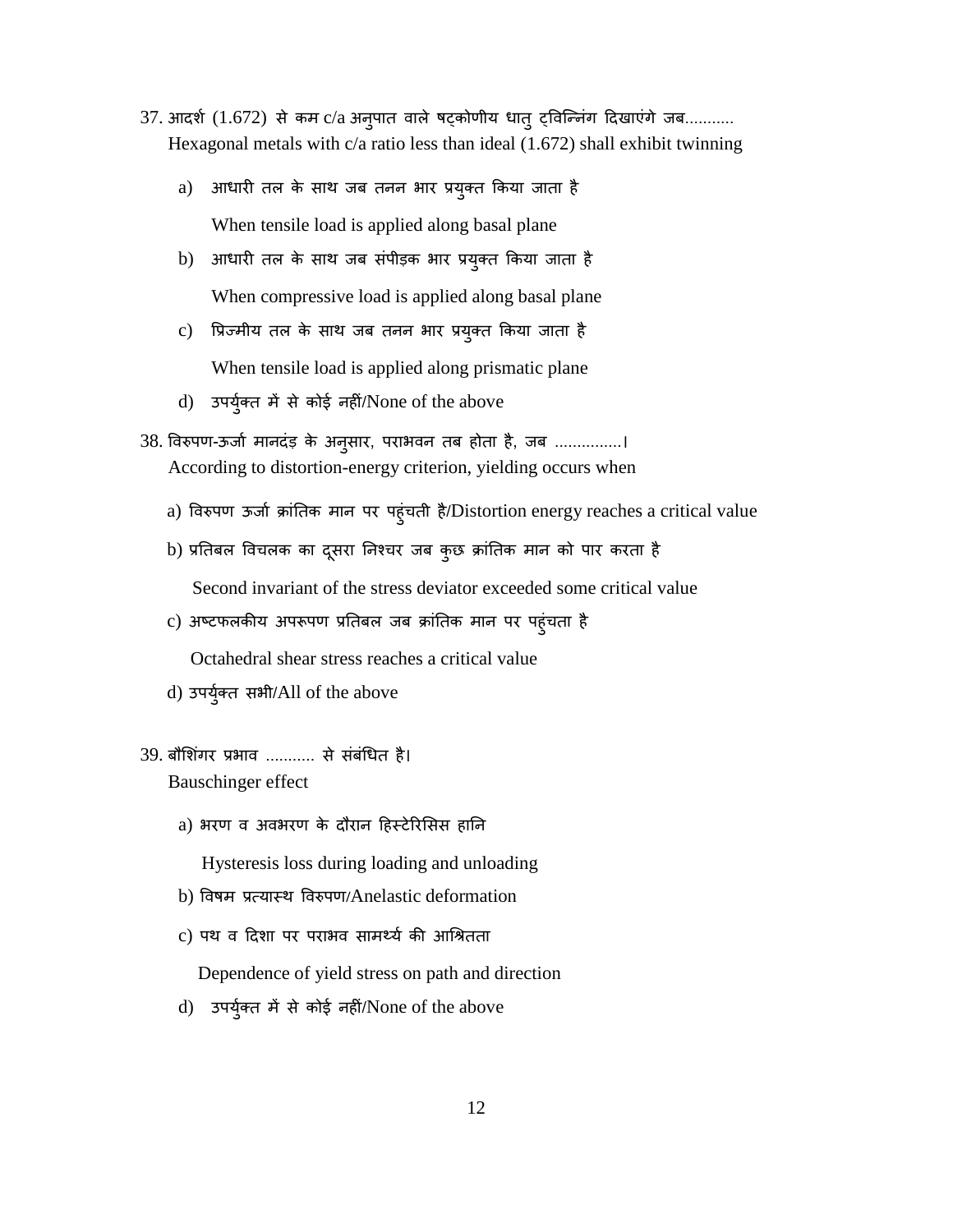40. निम्नलिखित प्रयोगात्मक विधि में से किस विधि का उपयोग कर निम्न सामर्थ्य तन्य पदार्थ की विभंजन सुदृढ़ता का उत्तम मापन ककया जाता है?

The fracture toughness of low-strength ductile material is best measured using which of the following experimental method:

- a) KIC मूल्यांकन/KIC evaluation
- b) गतिक प्रभाव परीक्षण Dynamic impact testing
- c) त्रि बिंद् बंक परीक्षण/Three point bend test
- d) J पूणािंकीय विधि/J-integral method
- 41. दोष पहचानने की रेडियोग्राफी तकनीक ........... सिद्धांत पर आधारित है। Radiography technique of detecting defects is based on the principle of
	- a) विवर्तन/Diffraction
	- b) परावर्तन/Reflection
	- c) व्यनतकिण/Interference
	- d) अवशोषण/Absorption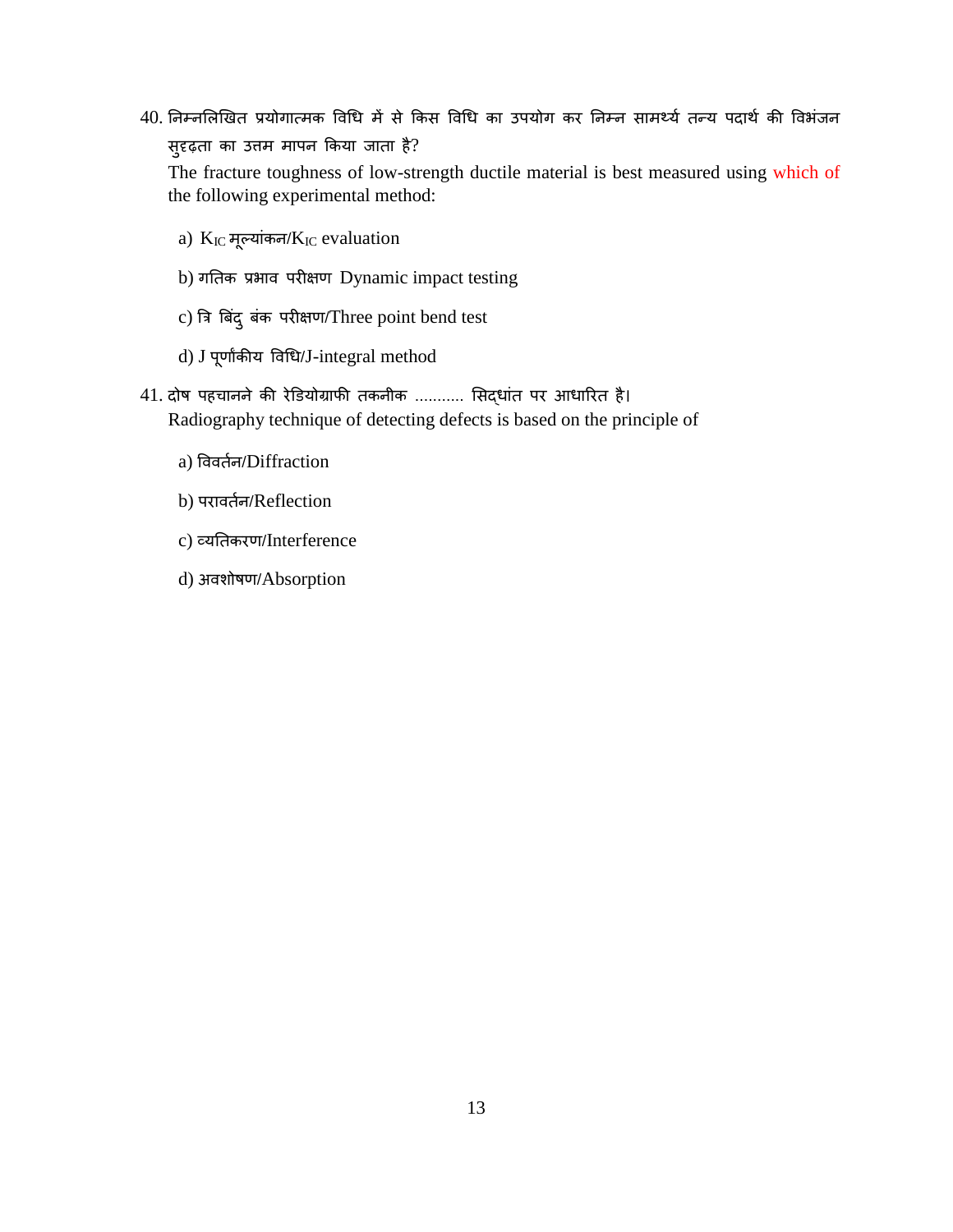42. ननम्नललखखत कथन में से सही संयोजन को चुनें।

Identify the correct combination of the following statements

P. हाइड्रोजन इलेक्ट्रोड, रेडॉक्स विभव के मापन के लिए प्रयुक्त मानक है

Hydrogen electrode is a standard used to measure redox potentials

Q. सक्रियण ध्रुवण विद्युत रासायनिक प्रक्रिया से संबंधित है, जिसका नियंत्रण, धात् विलयन अंतरापृष्ठ की

अलभकक्रया से होता है

 Activation polarization refers to electrochemical processes controlled by reaction sequence at metal-solution interface

- R. धातुओं के संक्षारण दर का पूर्वानुमान करने के लिए विभव-pH आरेख का उपयोग किया जा सकता Potential-pH diagrams can be used to predict corrosion rates of metals
- S. कैथोडिक रक्षण, मैग्नीशियम जैसे उत्सर्ग ऐनोडों का उपयोग कर सकते हैं

Cathodic protection can use sacrificial anodes such as magnesium

- a) P, Q  $\overline{\sigma}/\overline{\sigma}$  and R
- b)  $Q$ ,  $R \overline{q}$  and  $S$
- c) P, Q  $\overline{\sigma}/\overline{\sigma}$  and S
- d) P, R  $\overline{\sigma}/\overline{\sigma}$  and S
- $43. \> {\rm ASTM}$  सं.6 के एक पदार्थ में जालक घर्षणी प्रतिबल  $100 \> {\rm MN/m^2}$  तथा पाशन पैरामीटर (हॉल पेच स्थिरांक)  $0.10 \text{ MN/m}^{3/2}$ है। पदार्थ का ग्रेन आकार करीबन ..........है।

A material with grain size of ASTM No. 6 has a lattice frictional stress  $100 \text{ MN/m}^2$  and locking Parameter (Hall-Petch constant)  $0.10 \text{ MN/m}^{3/2}$ . Grain size of the material is approximately

- a) 45 μm
- b) 35 μm
- c) 4.5 μm
- d) 3.5 μm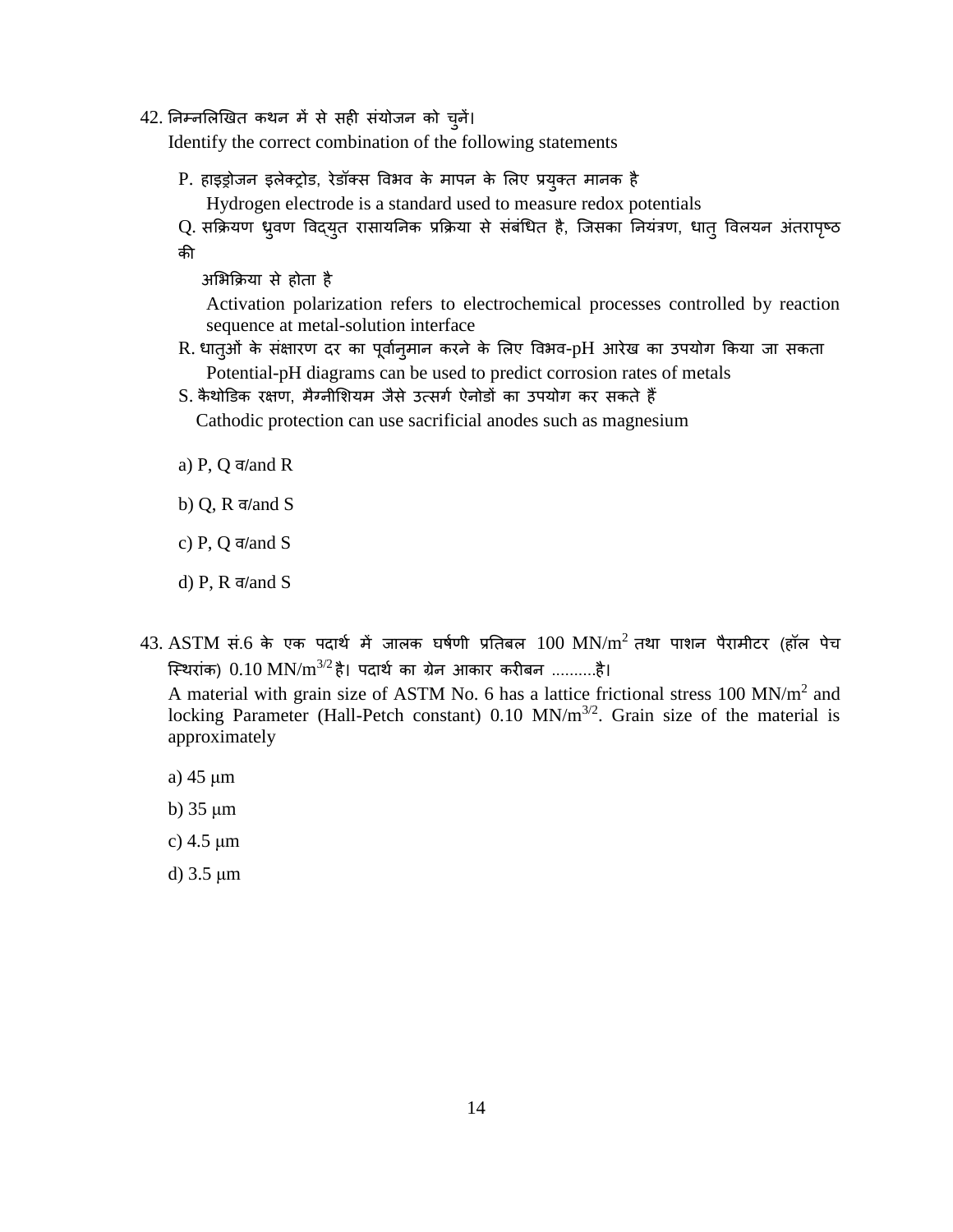44. अतप्त बेलन के दौरान अनीलित छड़ के विकृति कठोरण व्यवहार को  $\sigma = 700 \; (\epsilon)^{0.2}$  में दर्शाया गया है, जहां 0, विकृति  $\varepsilon$  में प्रवाह तनाव है। अतप्त बेलन में अनीलित छड़ के क्षेत्रफल में 50% कमी आने पर प्रवाह तनाव करीबन............है।

The strain hardening behaviour of an annealed rod during cold rolling is given by  $\sigma = 700$  $(\epsilon)^{0.2}$  MPa, where σ is the flow stress at strain  $\epsilon$ . Flow stress after 50% reduction in area of the annealed rod on cold rolling is approximately

- a) 750 MPa
- b) 650 MPa
- c) 609 MPa
- d) 559 MPa
- $45$ . दाब पात्र की अभिकल्पना में कौन-से मान का उपयोग नहीं किया जाता? Which of the following values is not used in design of pressure vessels ?
	- a) UTS
	- b) YS
	- c) E
	- d) % दीघीकिण/elongation
- 46. र्लन प्रकक्रया जो इस्पात में समािेशन को कम किती है, ..............है। A melting process that reduces the inclusions in steels is:
	- a) VIM
	- b) VAR
	- c) AIM
	- d) ESR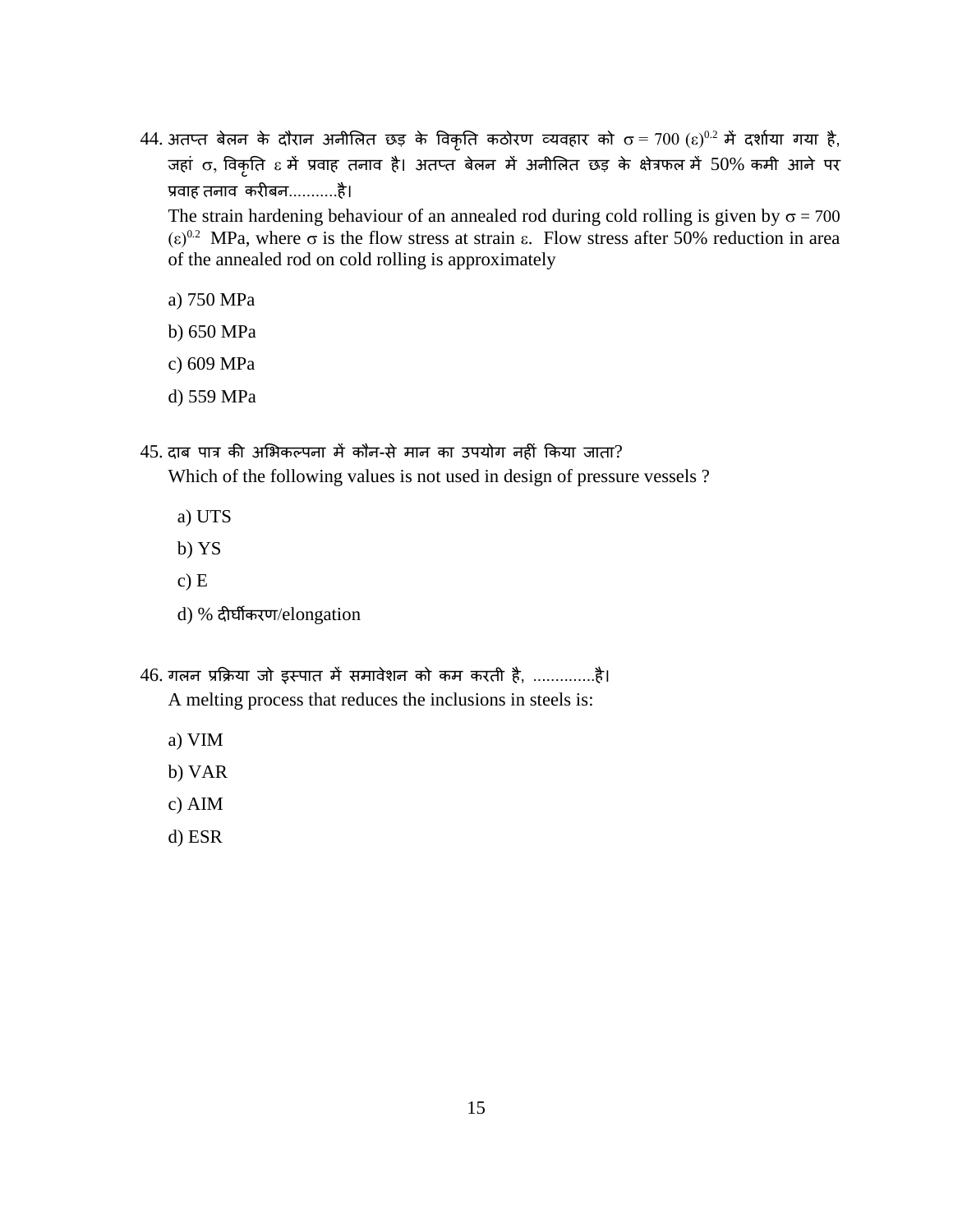- 47. 18-8 जंगरोधी इस्पात का अंतराकणिक संक्षारण ......... दवारा रोका नहीं जा सकता। Intergranular corrosion of 18-8 stainless steel cannot be prevented by
	- a) कार्बन अंश को  $0.05\%$  तक कम करना/Reducing the carbon content to less than  $0.05\%$
	- b) क्रोमियम कार्बाइड अवक्षेपण को रोकने के लिए उच्च तापमान से ठंड़ा करना

Quenching it from high temperature to prevent chromium carbide precipitation

- c) प्रबल कार्बाइड उत्पन्न करनेवाले घटकों को मिलाना/Adding strong carbide forming elements.
- d) काबान अंश को बढ़ाना/Increasing the carbon content
- $48.$  DC वेल्डन की तुलना में AC वेल्डन द्वारा एलुमिनियम का वेल्डन आसान है, क्योंकि.... Welding of aluminium is easy using AC welding compared to DC welding because
	- a) AC वेल्डन में जनित ऊष्मा अधिक है/Heat generated is more in AC welding
	- b) AC वेल्डन एलुमिनियम के पृष्ठ में मौजूद ऑक्साइड फिल्म को रोकता है AC welding disrupts the oxide film present on surface of aluminium
	- c) एलुलमननयम अच्छा चालक है/Aluminium is a good conductor
	- d) इस्पात की तुलना में एलुमिनियम का गलनांक कम है

Melting point of aluminium is low as compared to steel

- 49. विकर्स कठोरण परीक्षण के लिए प्रयुक्त दंतुरक (इन्डेंटर)....... है। The indentor used for Vickers hardness test is
	- a) 10 mm व्यास का स्टील बॉल/10 mm dia steel ball
	- b) 120 डडग्री डायमंड कोण/120 degree diamond cone
	- c) 3.2 mm व्यास स्टील बॉल/3.2 mm dia steel ball
	- d)स्क्िायि बेस डायमंड वपिालमड/Square base diamond pyramid